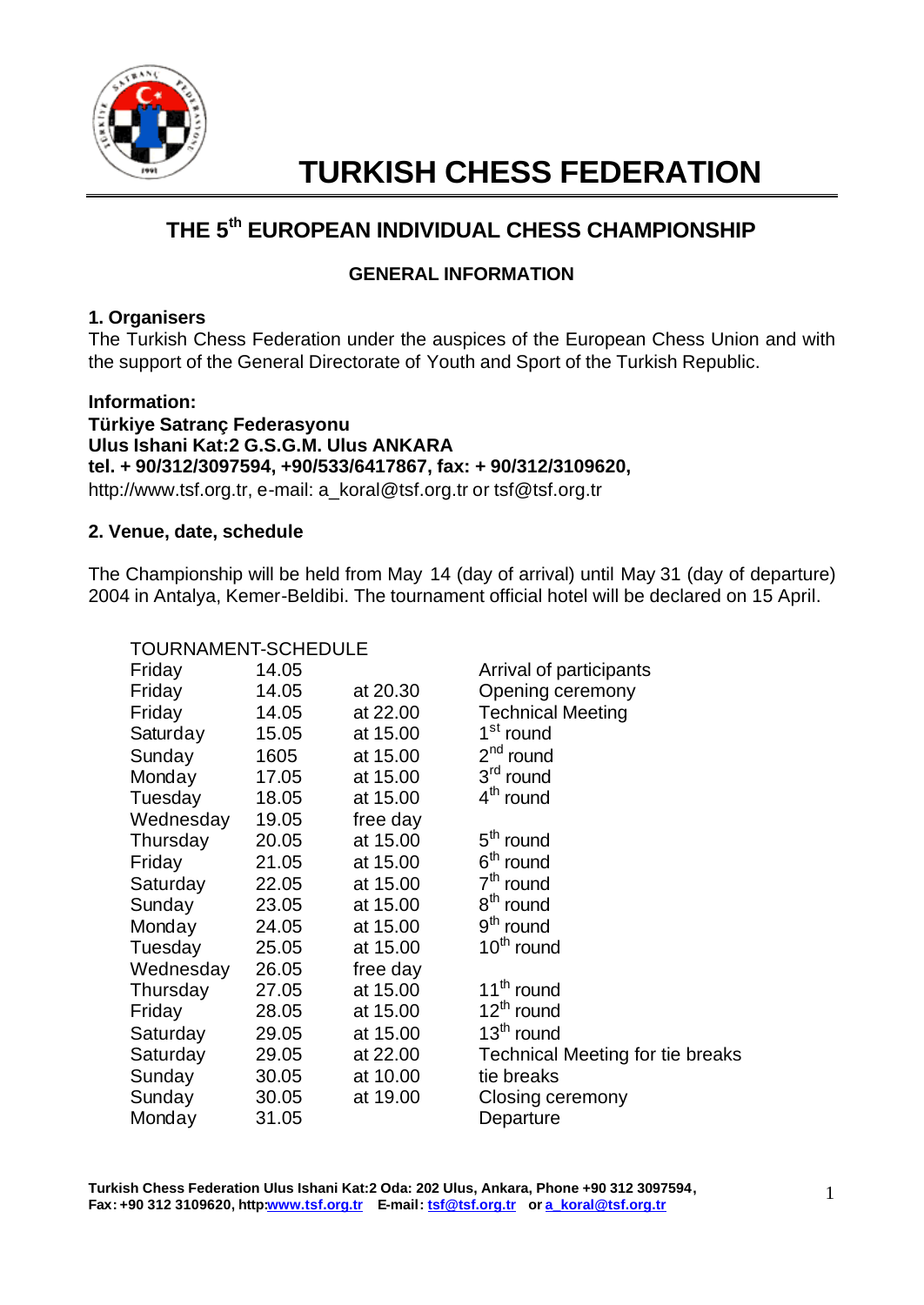The Chief Arbiter after consultations with ECU and the Organizers may make changes to the above tournament schedule. Such changes will be announced in due time.

# **3. System and Rate of play**

The championship will be played in 13 rounds of the Swiss system in accordance with the ECU Tournament Rules (approved by the ECU GA in Plovdiv in 2003) and the FIDE Laws of Chess.

The playing session shall be approximately 4 hours: 1:30 hours for the whole game with an incremental time of 30 seconds per move from move 1 (electronic chess clocks will be used).

# **4. Tie-break System**

The order of players that finish with the same number of points shall be determined by application of the following tie-breaking procedures in sequence, proceeding from (a) to (b) to (c) to (d) the extent required:

- a) Median-Buchholz 1, the highest number wins;
- b) Buchholz, the highest number wins;
- c) Number of wins, the highest number wins;
- d) Progressive Score, the highest number wins.

In the case of unplayed games for the calculation of (a) and (b) the current FIDE tournament rules shall be applied:

"Independently of the result of an unplayed game (win by Bye, win or loss by forfeit, no game because the player has withdrawn or was absent for some round(s) for reasons of tiebreak the result shall be counted as a draw against the player himself." Annex to FIDE Tournament Rules, pt.1.

# **5. Tie-break Matches**

Tie-break matches are limited to the following cases:

- a) to establish the Champion;
- b) to establish the medal winners;

c) to establish the players, qualifying for the World Championship.

In the case of a) and b) the relevant tie-break matches will decide the final ranking and the money prizes connected with these places.

In the case of c) the relevant tie-break matches will not influence the final ranking and the money prizes will be shared equally.

**System of tie-break matches**: the rules of system of tie-break matches are as described in ECU Tournament Rules. The link of web site is http://www.eurochess.org/downloads/ECU\_Tournament\_Rules\_2003.doc

# **6. Participants and players qualifying for the 2005/2006 World Chess Championship**

The European Individual Championship is open to all players representing ECU Chess Federation (zones 1.1 - 1.9) regardless of their title or rating. Applications have to be sent by national federations only.

The European Individual Championship 2004 is a preliminary qualification event for the 2005/2006 World Chess Championship. According to the decision passed by the ECU Board twelve players will qualify for the WCC.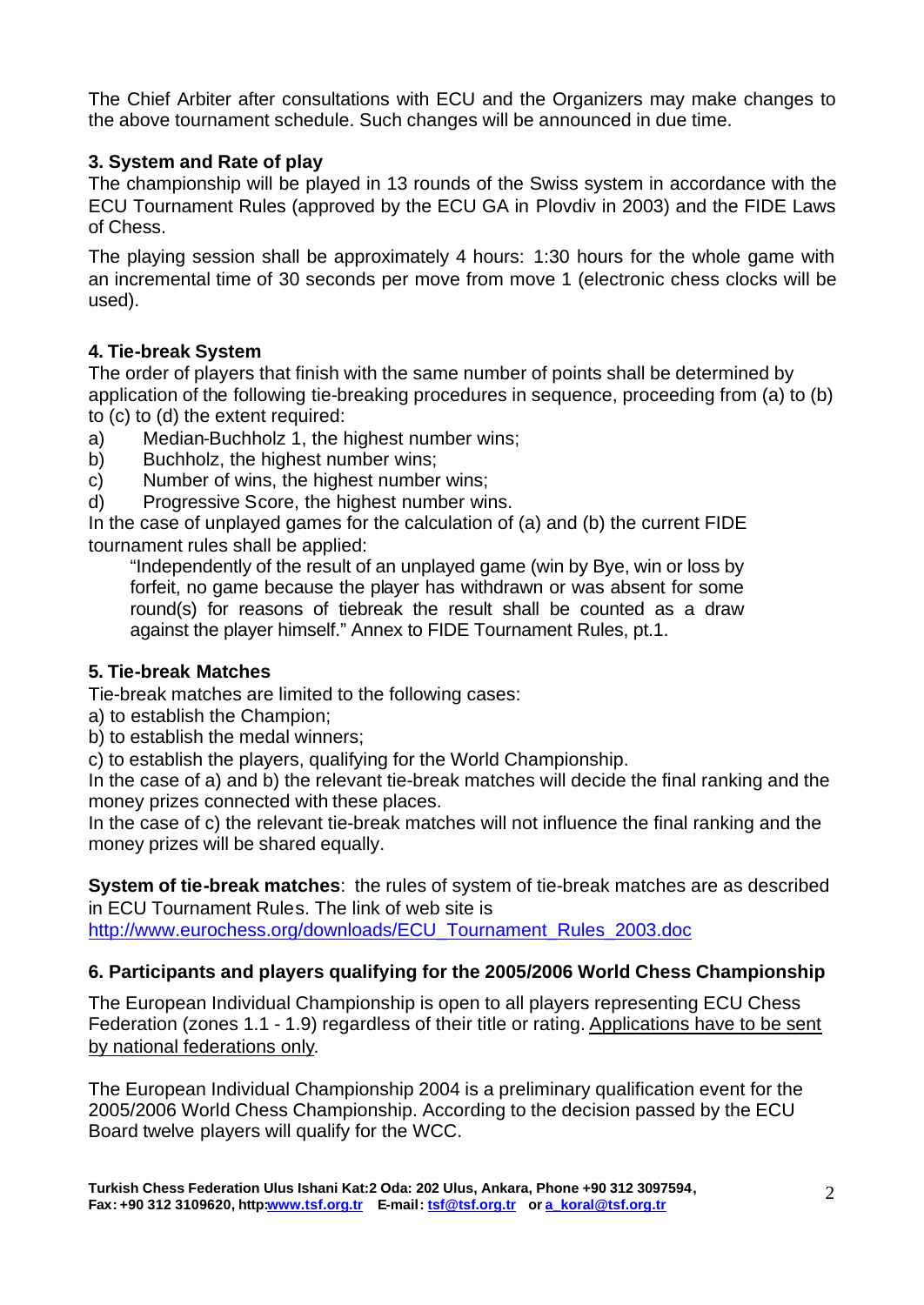# **7. Prizes**

Money prizes:

| <b>Place</b>                           | €      | %     |                 | €     | %     |  |  |
|----------------------------------------|--------|-------|-----------------|-------|-------|--|--|
| 1                                      | 8.000  | 17,8% | Special prizes  |       |       |  |  |
| 2                                      | 5.000  | 11,1% |                 |       |       |  |  |
| 3                                      | 4.000  | 8,9%  | Best of U 2300  |       |       |  |  |
| 4                                      | 3.000  | 6,7%  | 1 <sup>st</sup> | 1.000 | 2,22% |  |  |
| 5                                      | 2.700  | 6,0%  | $2^{nd}$        | 750   | 1,67% |  |  |
| 6                                      | 2.500  | 5,6%  | 3 <sup>rd</sup> | 250   | 0,56% |  |  |
| 7                                      | 2.200  | 4,9%  |                 |       |       |  |  |
| 8                                      | 1.700  | 3,8%  |                 |       |       |  |  |
| 9                                      | 1.200  | 2,7%  | Best of U 2200  |       |       |  |  |
| 10                                     | 1.100  | 2,4%  | $1^{\rm st}$    | 750   | 1,67% |  |  |
| 11                                     | 1.000  | 2,2%  | $2^{nd}$        | 500   | 1,11% |  |  |
| 12                                     | 1.000  | 2,2%  | 3 <sup>rd</sup> | 250   | 0,56% |  |  |
| 13                                     | 1.000  | 2,2%  |                 |       |       |  |  |
| 14                                     | 1.000  | 2,2%  |                 |       |       |  |  |
| 15                                     | 1.000  | 2,2%  | Best of U 2100  |       |       |  |  |
| 16                                     | 1.000  | 2,2%  | 1 <sup>st</sup> | 750   | 1,67% |  |  |
| 17                                     | 800    | 1,8%  | $2^{nd}$        | 500   | 1,11% |  |  |
| 18                                     | 600    | 1,3%  | 3 <sup>rd</sup> | 250   | 0,56% |  |  |
| 19                                     | 600    | 1,3%  |                 |       |       |  |  |
| 20                                     | 600    | 1,3%  |                 |       |       |  |  |
|                                        | 40.000 |       |                 | 5.000 |       |  |  |
| <b>Total Prize Fund is 45,000 Euro</b> |        |       |                 |       |       |  |  |

Best of  $=$  Rp  $-$  Rating; Rp ... Performance in the tournament **All prizes are tax-free.** No double prize award is carried out.

All players are to take part in the opening and closing ceremony. If one the prize-winners is absent during the closing ceremony, then their money prize will be reduced by 20% with a minimum of  $100 \in$ .

## **8.Applications, registration**

The National federations are kindly requested to fill in and return the enclosed Application Form 1 (Players - Nominal conformation) to the organizers as soon as possible but not later than **April 20 th, 2004.** 

The National federations are kindly requested to fill in and return the enclosed Application Form 2 and Application Form 3 (Players and Accompanying persons hotel reservation and transport) to the organizers as soon as possible but not later than **April 26th, 2004**.

#### **9. Fees:**

The entry fee for the European Individual Championship is  $65 \in$  per player. Every national federation has to pay this fee to ECU before start of the tournament.

| Bank:           | Die Sparkasse in Bremen, BLZ 290 501 01 |
|-----------------|-----------------------------------------|
| Account number: | 163 50 51,                              |
| Owner:          | Egon Ditt for ECU                       |

## **There is no additional organizing fee.**